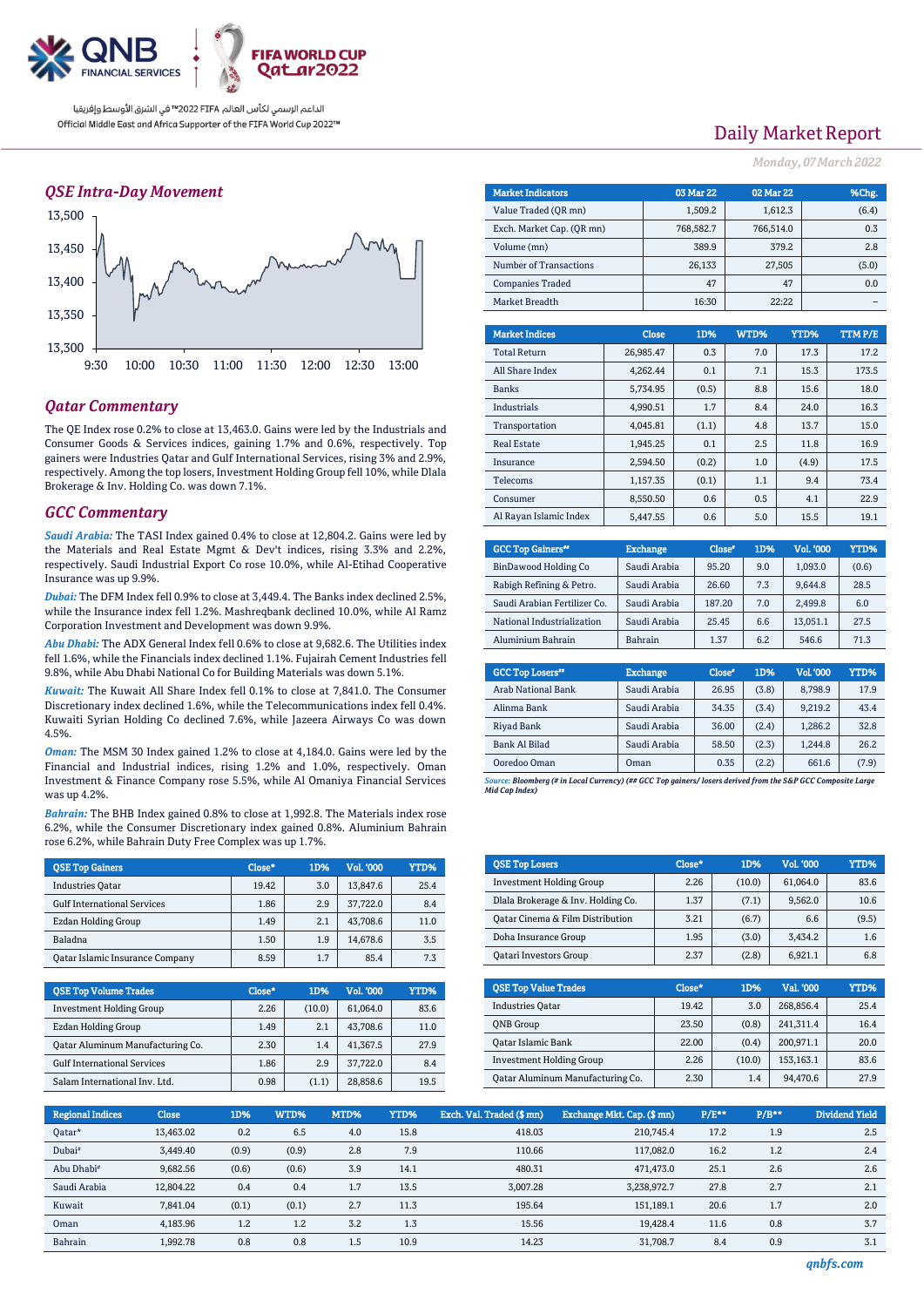

# Daily Market Report

### *Monday, 07March2022*

*Source: Bloomberg, Qatar Stock Exchange, Tadawul, Muscat Securities Market and Dubai Financial Market (\*\* TTM; \* Value traded (\$ mn) do not include special trades, if any; #Data as of March 04, 2022)*

### *Qatar Market Commentary*

- The QE Index rose 0.2% to close at 13,463.0. The Industrials and Consumer Goods & Services indices led the gains. The index rose on the back of buying support from GCC and Foreign shareholders despite selling pressure from Qatari and Arab shareholders.
- Industries Qatar and Gulf International Services were the top gainers, rising 3% and 2.9%, respectively. Among the top losers, Investment Holding Group fell 10%, while Dlala Brokerage & Inv. Holding Co. was down 7.1%.
- Volume of shares traded on Thursday rose by 2.8% to 389.9mn from 379.2mn on Wednesday. Further, as compared to the 30-day moving average of 229.1mn, volume for the day was 70.2% higher. Investment Holding Group and Ezdan Holding Group were the most active stocks, contributing 15.7% and 11.2% to the total volume, respectively.

| <b>Overall Activity</b>        | <b>Buy %*</b> | Sell %* | Net (QR)          |
|--------------------------------|---------------|---------|-------------------|
| Qatari Individuals             | 32.76%        | 42.07%  | (140, 377, 639.2) |
| <b>Oatari Institutions</b>     | 10.44%        | 34.47%  | (362, 713, 681.9) |
| Oatari                         | 43.20%        | 76.54%  | (503,091,321.2)   |
| <b>GCC</b> Individuals         | 0.65%         | 0.89%   | (3,673,829.5)     |
| <b>GCC</b> Institutions        | 10.48%        | 1.00%   | 143,023,762.8     |
| GCC                            | 11.13%        | 1.89%   | 139.349.933.3     |
| Arab Individuals               | 9.94%         | 10.84%  | (13,572,578.6)    |
| Arab Institutions              | 0.00%         | 0.44%   | (6,628,157.5)     |
| Arab                           | 9.94%         | 11.28%  | (20, 200, 736.0)  |
| Foreigners Individuals         | 3.04%         | 2.43%   | 9,182,829.7       |
| <b>Foreigners Institutions</b> | 32.69%        | 7.86%   | 374,759,294.6     |
| <b>Foreigners</b>              | 35.73%        | 10.29%  | 383.942.124.3     |

*Source: Qatar Stock Exchange (\*as a % of traded value)*

### *Earnings Releases, Global Economic Data and Earnings Calendar*

#### Earnings Releases

| <b>Company</b>                        | <b>Market</b> | Currency  | Revenue (mn)<br>402021 | % Change<br>YoY | <b>Operating Profit</b><br>$(mn)$ 402021 | % Change<br>YoY | Net Profit<br>$(mn)$ 4Q2021 | % Change YoY |
|---------------------------------------|---------------|-----------|------------------------|-----------------|------------------------------------------|-----------------|-----------------------------|--------------|
| Yanbu Cement Co.*                     | Saudi Arabia  | <b>SR</b> | 934.0                  | $-0.6%$         | 175.7                                    | $-41.6%$        | 159.6                       | $-43.2%$     |
| Saudi Tadawul Group Holding Co.       | Saudi Arabia  | <b>SR</b> | 1.166.1                | 8.0%            | 611.8                                    | 12.6%           | 587.7                       | 17.4%        |
| Methanol Chemicals Co.*               | Saudi Arabia  | <b>SR</b> | 1,009.6                | 103.7%          | 286.3                                    | N/A             | 244.0                       | N/A          |
| Al Jouf Agricultural Development Co.* | Saudi Arabia  | <b>SR</b> | 312.7                  | 40.1%           | 19.8                                     | 144.8%          | 17.4                        | $-18.6%$     |

*Source: Company data, DFM, ADX, MSM, TASI, BHB. (#Values in Thousands, \*Financial for FY2021, \*\* Financial for)*

#### Global Economic Data

| <b>Date</b> | <b>Market</b> | Source                                  | <b>Indicator</b>                  | Period | Actual           | Consensus                | <b>Previous</b>  |
|-------------|---------------|-----------------------------------------|-----------------------------------|--------|------------------|--------------------------|------------------|
| 03/03       | <b>US</b>     | Markit                                  | Markit US Services PMI            | Feb F  | 56.5             | 56.7                     | 56.7             |
| 03/03       | <b>US</b>     | Markit                                  | Markit US Composite PMI           | Feb F  | 55.9             | 56                       | 56               |
| 03/03       | <b>US</b>     | <b>Institute for Supply Management</b>  | <b>ISM Services Index</b>         | Feb    | 56.5             | 61.1                     | 59.9             |
| 03/04       | <b>US</b>     | <b>Bureau of Labor Statistics</b>       | Change in Nonfarm Payrolls        | Feb    | 678k             | 423k                     | 481 <sub>k</sub> |
| 03/04       | <b>US</b>     | <b>Bureau of Labor Statistics</b>       | Change in Private Payrolls        | Feb    | 654k             | 413k                     | 448k             |
| 03/04       | <b>US</b>     | <b>Bureau of Labor Statistics</b>       | Change in Manufact. Payrolls      | Feb    | 36 <sub>k</sub>  | 24k                      | 16k              |
| 03/04       | <b>US</b>     | <b>Bureau of Labor Statistics</b>       | <b>Unemployment Rate</b>          | Feb    | 0.038            | 0.039                    | 0.04             |
| 03/04       | <b>US</b>     | <b>Bureau of Labor Statistics</b>       | Labor Force Participation Rate    | Feb    | 0.623            | 0.622                    | 0.622            |
| 03/04       | <b>US</b>     | <b>Bureau of Labor Statistics</b>       | <b>Underemployment Rate</b>       | Feb    | 0.072            | $\overline{\phantom{0}}$ | 0.071            |
| 03/03       | <b>EU</b>     | Markit                                  | Markit Eurozone Services PMI      | Feb F  | 55.5             | 55.8                     | 55.8             |
| 03/03       | EU            | Markit                                  | Markit Eurozone Composite PMI     | Feb F  | 55.5             | 55.8                     | 55.8             |
| 03/03       | <b>EU</b>     | Eurostat                                | PPI MoM                           | Jan    | 0.052            | 0.028                    | 0.03             |
| 03/03       | <b>EU</b>     | Eurostat                                | PPI YoY                           | Jan    | 30.60%           | 0.273                    | 0.263            |
| 03/03       | <b>EU</b>     | Eurostat                                | <b>Unemployment Rate</b>          | Jan    | 6.80%            | 0.069                    | 7.00%            |
| 03/03       | Germany       | Markit                                  | Markit Germany Services PMI       | Feb F  | 55.8             | 56.6                     | 56.6             |
| 03/03       | Germany       | Markit                                  | Markit/BME Germany Composite PMI  | Feb F  | 55.6             | 56.2                     | 56.2             |
| 03/04       | Germany       | German Federal Statistical Office       | <b>Trade Balance</b>              | Jan    | 3.5 <sub>b</sub> | 5.5b                     | 7.0 <sub>b</sub> |
| 03/04       | Germany       | Markit                                  | Markit Germany Construction PMI   | Feb    | 54.9             |                          | 54.4             |
| 03/03       | France        | Markit                                  | <b>Markit France Services PMI</b> | Feb F  | 55.5             | 57.9                     | 57.9             |
| 03/03       | France        | Markit                                  | Markit France Composite PMI       | Feb F  | 55.5             | 57.4                     | 57.4             |
| 03/04       | France        | <b>INSEE National Statistics Office</b> | <b>Industrial Production MoM</b>  | Jan    | 0.016            | 0.005                    | $-0.001$         |
| 03/04       | France        | <b>INSEE National Statistics Office</b> | <b>Industrial Production YoY</b>  | Jan    | $-0.015$         | $-0.032$                 | $\mathbf{0}$     |
| 03/04       | France        | <b>INSEE National Statistics Office</b> | Manufacturing Production MoM      | Jan    | 0.018            | 0.004                    | 0.002            |
| 03/04       | France        | <b>INSEE National Statistics Office</b> | Manufacturing Production YoY      | Jan    | $-0.011$         | -                        | 0.002            |
| 03/03       | Japan         | Markit                                  | Jibun Bank Japan PMI Services     | Feb F  | 44.2             | $\equiv$                 | 42.7             |
| 03/03       | Japan         | Markit                                  | Jibun Bank Japan PMI Composite    | Feb F  | 45.8             | -                        | 44.6             |
| 03/04       | India         | Markit                                  | Markit India PMI Composite        | Feb    | 53.5             | $\overline{\phantom{0}}$ | 53               |
| 03/04       | India         | Markit                                  | Markit India PMI Services         | Feb    | 51.8             | $\overline{\phantom{0}}$ | 51.5             |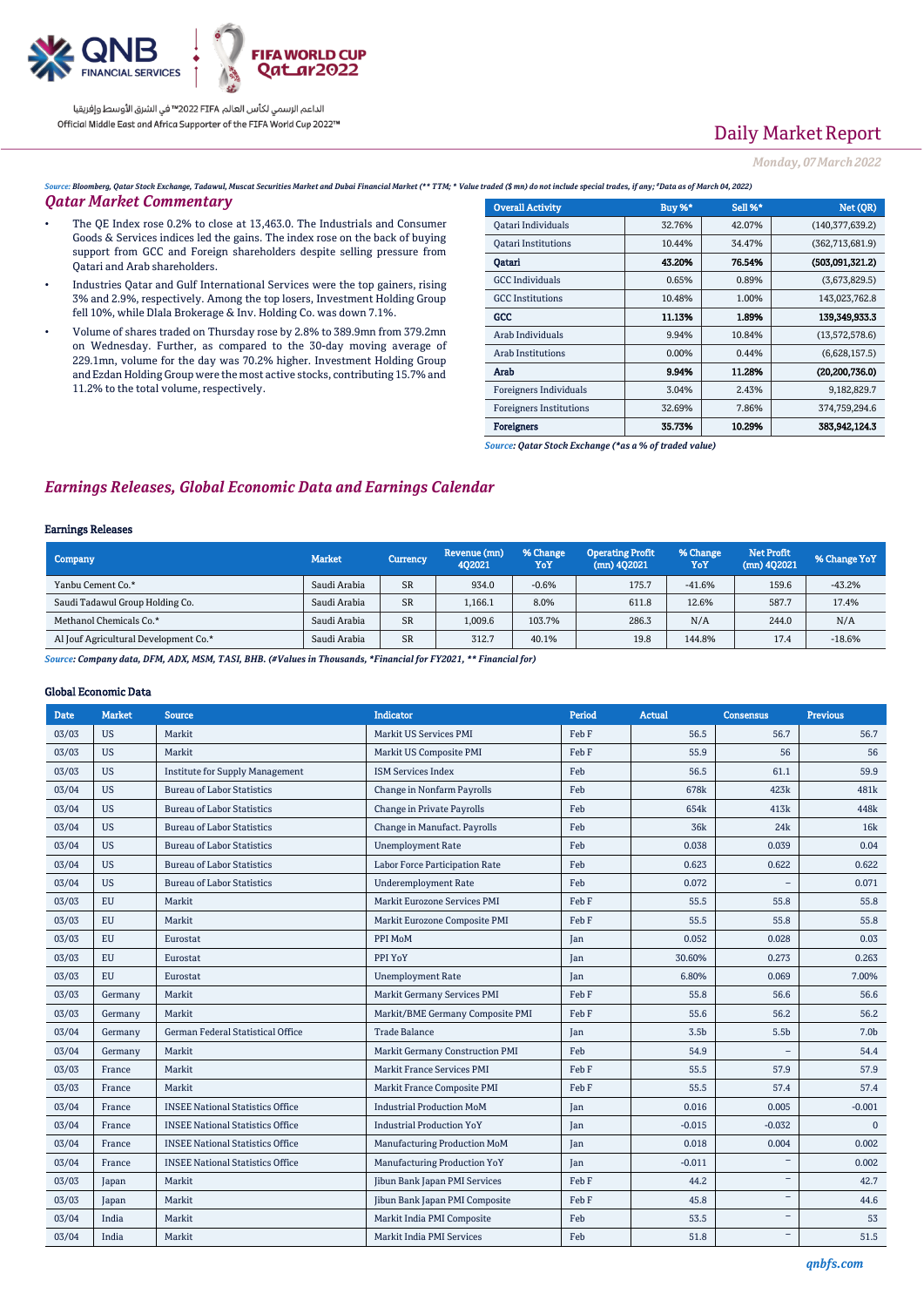

## Daily Market Report

*Monday, 07March2022*

*Source: Bloomberg (s.a. = seasonally adjusted; n.s.a. = non-seasonally adjusted; w.d.a. = working day adjusted)*

#### Earnings Calendar

| <b>Tickers</b> | <b>Company Name</b>                       | Date of reporting 4Q2021 results | No. of days remaining | <b>Status</b> |
|----------------|-------------------------------------------|----------------------------------|-----------------------|---------------|
| <b>BLDN</b>    | Baladna                                   | 7-Mar-22                         |                       | Due           |
| QGMD           | Qatari German Company for Medical Devices | 15-Mar-22                        |                       | Due           |
| <b>MCCS</b>    | Mannai Corporation                        | 16-Mar-22                        |                       | Due           |
| <b>OIGD</b>    | <b>Qatari Investors Group</b>             | 17-Mar-22                        | 10                    | Due           |
| <b>MRDS</b>    | Mazaya Qatar Real Estate Development      | 17-Mar-22                        | 10                    | Due           |

*Source: QSE*

#### *Qatar*

- Baladna acquires 5% share In Juhayna Food Industries (Egypt) Baladna acquired 5% stake in Juhayna Food Industries (Company listed on Egyptian Stock Exchange), through a series of purchases from the market. Below is the summary of the transactions: No. of Shares acquired to date: 47,116,563 Shares. Total Investment EGP 285,802,001 (Equivalent to QR67,084,980). Baladna is a market leader in the Qatar dairy market and has shown resilient growth over the last 3 years. According to the developed strategy the company wants to continue its growth path within Qatar and to expand to other countries outside Qatar into F&B market. This is by taking into consideration both green field and brown field projects to enhance the shareholder value. Investment decisions are based on very detailed analysis of the market. Egypt market with population more than 100 million is large and promising F&B market. Being the market leader, Juhayna Company is expected to be most beneficial from the market growth with strong distribution network. Juhayna Food Industries A leading Egypt-based manufacturer specialized in the production, processing and packaging of dairy, juice, and cooking products. Since its founding in 1983, it has secured a frontrunner position in the dairy and juice industries in Egypt and has expanded its presence in the Middle East, a feat made possible through its firm commitment to delivering a wide range of high-quality, healthy, and safe products that have become trusted household names. A public listed company on Egyptian Exchange-EGX , ISIN No. EGS30901C010. Total Company shares to-date: 941,405,082 shares. Registered address: Juhayna Headquarter, Polygon, Building No. 02, Beverly Hills, Sheik Zayed – Giza, Egypt). (QSE)
- QGRI posts 52.9% YoY decrease but 314.7% QoQ increase in net profit in 4Q2021 – Qatar General Insurance & Reinsurance Company's (QGRI) net profit declined 52.9% YoY (but rose 314.7% on QoQ basis) to QR26.7mn in 4Q2021.The company's net earned premiums came in at QR151.1mn in 4Q2021, which represents a decrease of 1.2% YoY. However, on QoQ basis, net earned premiums rose 434.5%. EPS amounted to QR0.11 in FY2021 as compared to QR0.15 in FY2020. (QSE)
- QOIS reports net loss of QR1.5mn in 4Q2021 Qatar Oman Investment Company (QOIS) reported net loss of QR1.5mn in 4Q2021 as compared to net loss of QR0.7mn in 4Q2020 and QR0.5mn in 3Q2021.The company's net investment and interest income came in at QR0.7mn in 4Q2021, which represents a decrease of 47.1% YoY (-7% QoQ). EPS amounted to QR0.016 in FY2021 as compared to QR0.021 in FY2020, with proposed cash dividends of QR0.01. (QSE)
- IGRD's reports net profit of QR3.3mn in 4Q2021 Investment Holding Group (IGRD) reported net profit of QR3.3mn in 4Q2021 as compared to net loss of QR3.4mn in 4Q2020 and net profit of QR10.2mn in 3Q2021.The company's revenue came in at QR119.5mn in 4Q2021, which represents an increase of 43.5% YoY (+41.7% QoQ). EPS amounted to QR0.032 in FY2021 as compared to QR0.028 in FY2020. (QSE)
- Adding the bonus shares of Ahli Bank Qatar Central Securities Depository has deposited the bonus shares of Ahli Bank, the new capital is (2,551,146,170) QR and the new total shares is (2,551,146,170). The bonus shares will be available for trading starting from Thursday 03/03/2022. (QSE)
- Industries Qatar AGM and EGM endorses items on its agenda Industries Qatar announced the results of the AGM and EGM. The meeting was held

on 03/03/2022 and the various resolutions were approved. One of the items: Approved the Board's recommendation for a dividend payment of QR 1 per share for 2021, representing 100% of the nominal share value. Further, the Extraordinary General Assembly (EGM) has approved the proposed amendments to the Company's Articles of Association. These amendments ensure compliance with certain provisions of both Law no. 11 of 2015, promulgating the Commercial Companies Law as amended by Law no. 8 of 2021, and QFMA Governance Code. The EGM has also approved an amendment to increase the non-Qatari ownership limit in the Company's share capital from 49% to 100%, ensuring that all relevant requirements are fully met. Furthermore, Industries Qatar (IQCD) plans to invest around QR11.1bn for capital expenditure for the next five years (2022-2026), said a senior official addressing Annual General Assembly Meeting of IQCD. The Group is also evaluating a possible new energy efficient ammonia train investment that will replace a pair of existing ammonia trains which were in operations over the last five decades. Minister of the State for Energy Affairs, Chairman of the Board of Directors and Man-aging Director, Industries Qatar HE Saad Sherida Al Kaabi, said that Industries Qatar continued the efforts, during last year, towards achieving operational excellence by focusing on our people, ensuring plant reliability and our commitment to HSE. (QSE, Peninsula Qatar)

- Mannai Corporation holds its investors relation conference call on March 17 to discuss the financial results – Mannai Corporation announced that the conference call with the Investors to discuss the financial results for the Annual 2021 will be held on 17/03/2022 at 03:00 PM, Doha Time.  $(OSE)$
- Qatar Oman Investment Company holds its AGM and EGM on March 28 Qatar Oman Investment Company announced that the General Assembly Meeting AGM and EGM will be held on 28/03/2022, Our Office and 06:30 PM. In case of not completing the legal quorum, the second meeting will be held on 05/04/2022, Our Office and 09:30 PM. (QSE)
- Investment Holding Group Board of directors meeting results Investment Holding Group announces the results of its Board of Directors' meeting held on 06/03/2022 and approved. (QSE)
- Qatar Navigation AGM endorses items on its agenda Qatar Navigation announced the results of the AGM. The meeting was held on 06/03/2022 and the resolutions were approved. The General Assembly Meeting ratified all items on its agenda including the proposal of the Board of Directors to distribute a cash dividend of 30% of the nominal share value, equivalent to QR 0.3 per share. The General Assembly also approved assigning "PricewaterhouseCoopers" as Auditors for the year 2022. (QSE)
- Over 21% growth in numbers of weekly real estate deals The value of real estate transactions in Qatar recorded QR350.6mn during fourth week of Feb with a decrease of 28.3 percent compared to the previous week, while that period witnessed execution of 96 real estate deals, with a growth of 21.3 percent and an average of QR3.65mn per deal, according to data of weekly real estate bulletin issued by Real Estate Registration Department at the Ministry of Justice from 20 to 24 February, 2022.The weekly real estate index issued by the Market Research Department at Utopia properties company noted that in terms of vacant land deals, their total value amounted to QR109.9m through the execution of 46 deals, with an average of QR2.4mn per deal. (Peninsula Qatar)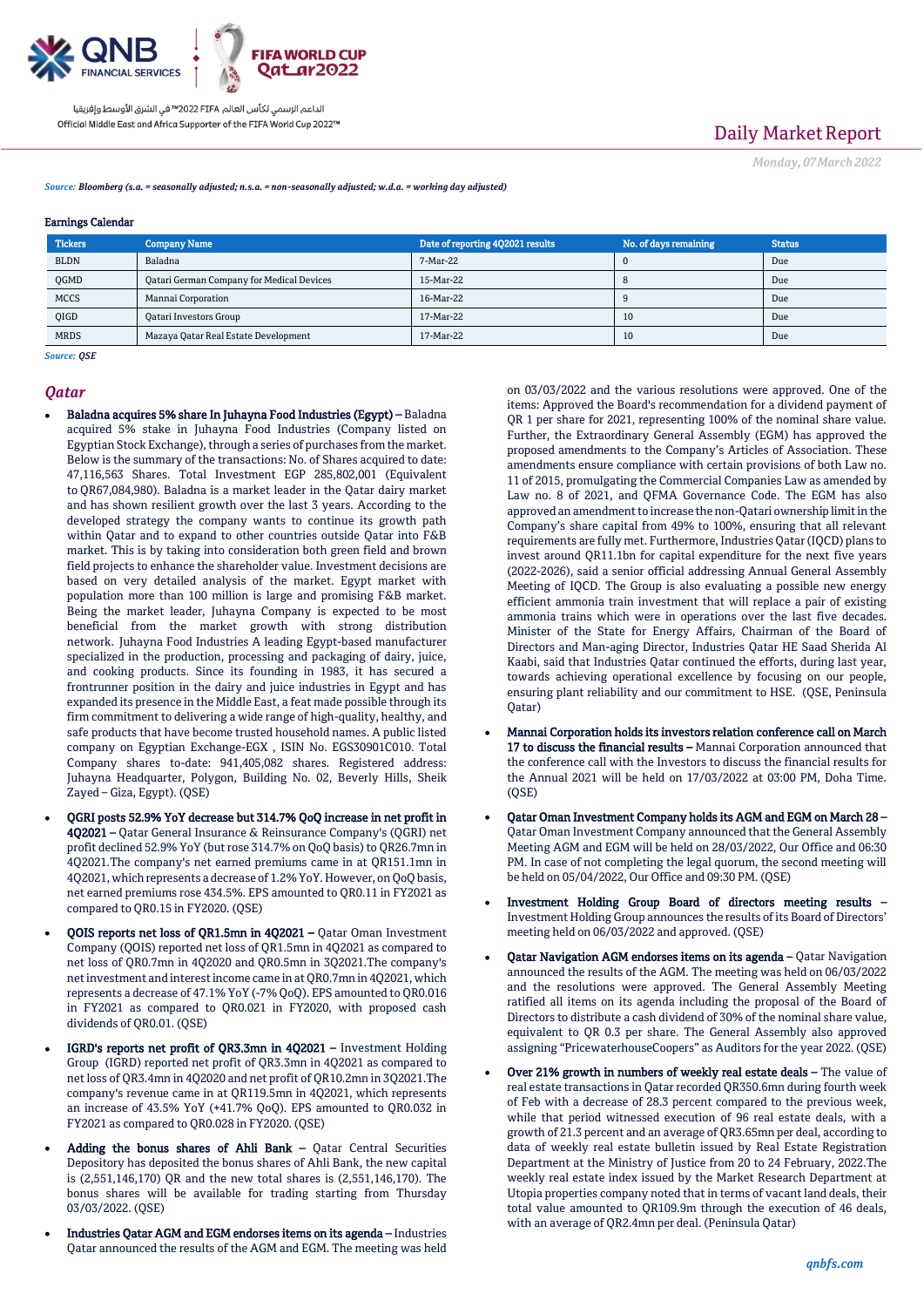

- Baladna Partners with Inter Plastic to procure packaging material Partnership underscores Baladna's commitment to promoting and strengthening local supply chains and in country value – Baladna ("Baladna" or the "Company"), Qatar's largest dairy and beverage producer, has signed a memorandum of cooperation (MoC) with Inter Plastic, one of the leading plastic packaging factories in Qatar, to supply plastic packaging material. The agreement aims to enable Baladna to procure high-quality plastic packaging solutions that meet international standards and are locally manufactured. The MoC was signed by Mr. Piet Hilarides, Chief Executive Officer, and Mr. Hamad Thamer Mohammed Jassim Al Thani, Chairman of Inter Plastic. The signing ceremony was held at Baladna premises in Al Khour on Thursday, 3 March 2022, in the presence of executives from both companies. The partnership is in line with Baladna's ongoing commitment to contributing to greater economic and industrial integration and interdependence between Qatari companies. The company places importance on economic multipliers such as the collaboration with the local manufacturer to increase in-country value. Commenting on the memorandum, Mr. Piet Hilarides, Chief Executive Officer, said: "As a company that contributes to achieving food self-sufficiency in Qatar, Baladna has a keen focus on promoting the development of local content and strengthening local supply chains. Our strategic supply chain program relies on procurement of raw materials and services from local suppliers that meet quality and safety standards. We hope that our partnership with Inter Plastic will help us further these objectives." For his part, Mr. Hamad Thamer Mohammed Jassim Al Thani, Chairman of Inter Plastic, said: "We are pleased to collaborate with Baladna and support its efforts contributing to a self-reliant food sector in Qatar. Through our products that are designed at the highest quality and production efficiency, we will contribute to our partner's successes." (QSE)
- Mandatory health insurance to have positive impact on Qatar's economy – The mandatory health insurance will contribute positively to the economy of Qatar. With 2 to 2.5 million expatriates joining the scheme the country's health insurance sector will benefit from it and will double the employment in healthcare industry providing better quality of healthcare services and technologies, said an official during an event. French Business Council- CCI France Qatar organised a webinar entitled 'Compulsory Health Insurance: The Law and its implications on Expats and Business' which shed light on the compulsory health insurance law for expatriates and visitors. Nadia Basbous, Chief Underwriting Officer – Medical and Life, Seib Insurance and Reinsurance discussed importance of the Qatar's law no. 22 of 2021 on the organisations, its impact on the insurance sector, economy, and healthcare providers. "Healthcare mandatory scheme is an essential part of achieving Qatar National Vision 2030. Health insurance is part of employee benefits, and this is the best and most effective way that organisations use to retain employees, keep their morale up and satisfied," she said. (Peninsula Qatar)
- Portugal sees Sines Port as gateway for Qatar LNG to Central Europe Portugal can become a strategic gateway to strengthen Qatar's global liquefied natural gas (LNG) supply chain to Europe, through its deep water port, according to Lisbon-based Forum Portugal Qatar (FPQ), a non-profit organisation to promote trade between the two countries. "Portugal's deep water port (Sines), is ready and has the capacity to store LNG, and the pipeline to distribute directly to Central Europe," said Nuno Anahory, founder and chairman of FPQ, which will organise Qatar-Portugal Trade and Investments summit in October this year. Sines LNG terminal is a regasification terminal in Setubal District, Portugal and accounts for more than 55% of gas entering Portugal. It lies about 150km to the south of Lisbon. The European Council is reviewing the energy strategy (especially on account of its dependence on Russia) and the permanent situation lies in the opportunity to rebuild the energy's facilities inside Europe, according to him. "Portugal for its natural geography, open to Atlantic sea, will be a key point for gas supply, and distribution through Europe," he said. (Gulf-Times.com)
- Qatar's insurance penetration may remain stable until 2026 Qatar's insurance penetration is expected to remain stable at 0.9% over the fiveyear period (from 2021) with density expected to grow at a CAGR of 2.7% to \$618.3 by 2026, according to Alpen Capital. The life insurance segment in the country is estimated to grow at a CAGR of 4.7% during the forecast

## Daily Market Report

*Monday, 07March2022*

period, largely driven by increasing awareness among the locals and a relatively stable population growth of 2.0% CAGR between 2021 and 2026. In its latest report on 'GCC Insurance Industry' Alpen Capital said the insurance market in Qatar is estimated to reach \$1.9bn in 2026, growing at a CAGR of 4.7% from 2021. The non-life segment is estimated to grow at a CAGR of 4.7% to reach \$1.8bn by 2026, aided by expected recovery in economic activity, tourist arrivals during the 2022 FIFA World Cup, infrastructure developments in the run up to the mega event, and roll out of a new health insurance plan for expatriates and their families. The FIFA World Cup, which is estimated to attract 1.2mn visitors from across the globe, will provide a massive boost to the economy and an uptick in business activity. Visitors during the event will also be required to purchase a health insurance plan, helping the segment grow. Property and fire insurance business lines will continue to benefit as World Cup-related infrastructure projects are currently valued at \$300bn. (Gulf-Times.com)

- Qatar among bright spots for Middle East gas output As Qatar is moving full steam ahead to expand its LNG production capacity, the country has emerged as one of the bright spots for Middle Eastern gas output over the next three decades. The outlook for the future role of Qatar in global LNG trade is very promising since Qatar has a great potential to send its LNG cargoes into Asian markets with lower shipping costs compared to other LNG suppliers, said the sixth edition of GECF Global Gas Outlook 2050."Iran, Qatar and Saudi Arabia are the bright spots for Middle Eastern gas output over the next three decades. Between 2020 and 2050, the natural gas supply is set to climb by an annual average growth rate of 2.4% in Iran, 2.2 percent in Qatar and 1.2 percent in Saudi Arabia," noted the GECF Global Gas Outlook 2050.Qatar, the world's biggest supplier of liquefied natural gas (LNG), has embarked on an ambitious LNG capacity expansion plan. The two-phase North Field Expansion project will see Qatar LNG capacity increase from 77 million tonnes per annum (mtpa) to 126 mtpa by 2027, showing an increase of around 64 percent. The first phase of expansion will include expansion of LNG capacity from 77 mtpa to 110 mtpa by 2025 while the second phase will take LNG capacity to 126 mtpa by 2027. (Peninsula Qatar)
- PPI rises 62.86 percent in January The Producer Price Index of Industrial Sector (PPI) for January, 2021 is estimated at 93.32 points showing an increase of 0.71 percent, when compared to the previous month's December 2021. On year-on-year basis, PPI of January 2022 showed an increase of 62.86 percent when compared to the PPI of January, 2021.Producer price index covers goods relating to Mining, Manufacturing and Electricity & Water. The PPI of January 2022 for mining sector showed an increase by 1.06 percent when compared with PPI of December 2021, primarily due to the price increasing of "Crude petroleum and natural gas" by 1.06 percent, while "Stone, Sand and Clay" decrease by 0.74 percent. PPI of January 2021, when compared with its counterpart in previous year (January 2021), there was an increase of 68.63 percent. Graph (1) showed the monthly movement of "Mining" index during January 2021 and January 2021, and Graph (2) showed the monthly rate of change in General PPI and Mining. (Peninsula Qatar)
- Planned production expansion to enhance Qatar's total gas production by 91% – The planned expansion of production from the North Field and other fields will increase Qatar's total gas production by an overall of 91%, from about 175 bcm in 2021 to 330 bcm in 2050, according to the Gas Exporting Countries Forum. In its latest Global Gas Outlook report, GECF said Qatar, Iran and Saudi Arabia are the "bright spots" for Middle Eastern gas output over the next three decades. "Qatar aims to maintain its status as the top LNG producer and exporter in the world," GECF said. Between 2020 and 2050, the natural gas supply is set to climb by an annual average growth rate of 2.4% in Iran, 2.2% in Qatar and 1.2% in Saudi Arabia. National oil companies in the Middle East are focusing on developing their gas fields. As most of the countries in the Middle East are also crude oil producers, the majority of natural gas production in the region is associated gas, GECF noted. With almost 17% of global gas production, the Middle East is the third-largest gas-producing region worldwide after North America and Eurasia. The region is a net exporter of gas, and supply has been growing rapidly by an annual average growth rate of 6.3%, from about 190 bcm in 2000 to around 650 bcm in 2020. Backed with a huge level of gas resources and the potential for gas exports along with ongoing increasing demand, the outlook for this region has always been promising,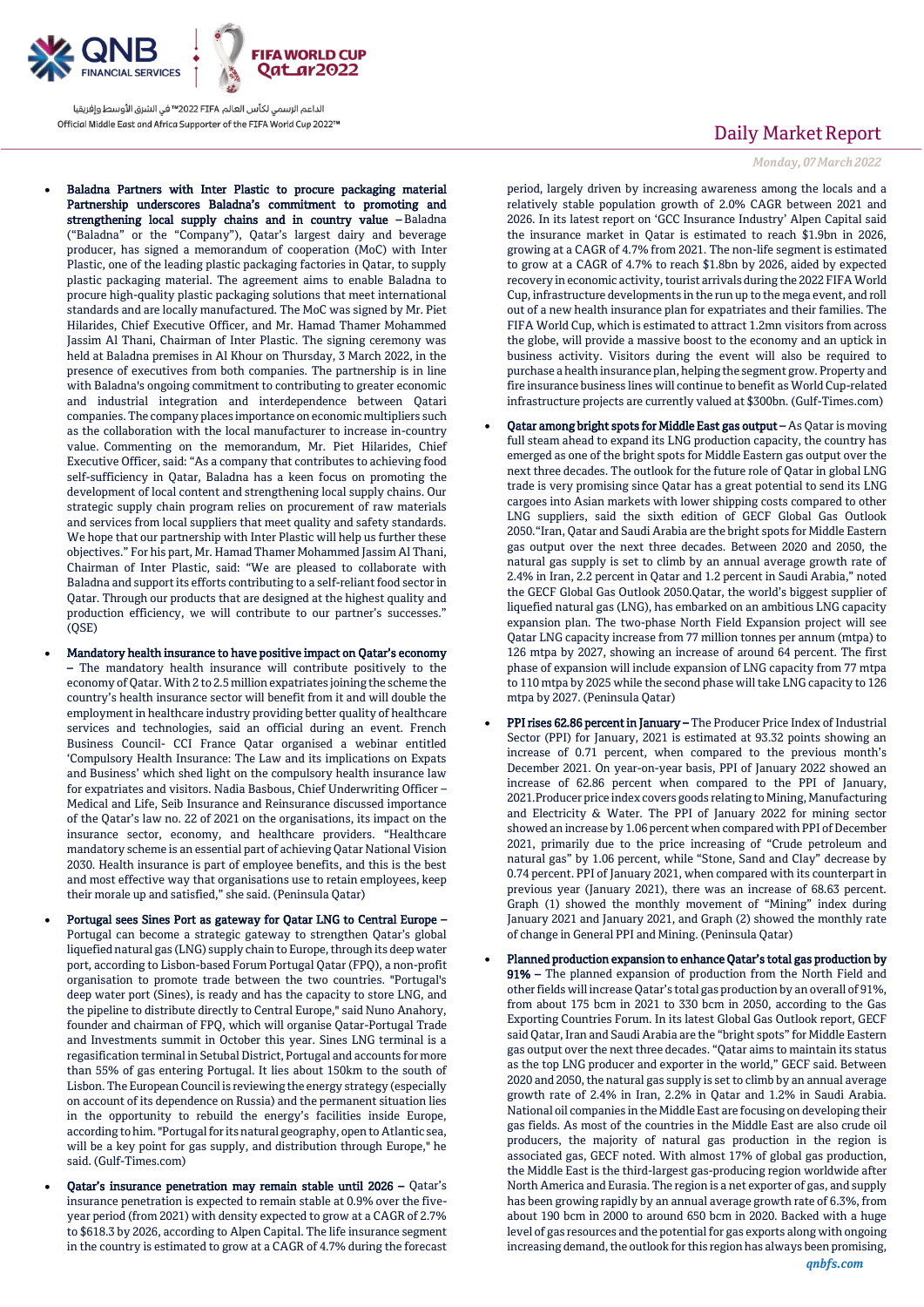

## Daily Market Report

*Monday, 07March2022*

and the latest results from the GECF Global Gas Model (GGM) were no exception. (Gulf-Times.com)

- Non-energy growth regains momentum in Feb Purchasing Managers' Index (PMI) survey data from Qatar Financial Centre (QFC) signaled a swift rebound in growth in the non-energy private sector in February following a brief loss of momentum in January due to a temporary reinstitution of COVID-19 protocols. The rates of expansion in output, new orders and backlogs of work all re-accelerated and were among the fastest registered throughout the near five-year history of the survey. Moreover, employment rose for a record seventeenth successive month, and the 12-month outlook improved as firms continued to report opportunities linked to the FIFA World Cup. The Qatar PMI indices are compiled from survey responses from a panel of around 450 private sector companies. The panel covers the manufacturing, construction, wholesale, retail, and services sectors, and reflects the structure of the non-energy economy according to official national accounts data. (Peninsula Qatar)
- Qatar's non-energy growth rebounds in February Non-energy growth in Doha regained momentum this February, reflecting the impending FIFA World Cup as a source of strength, according to the Qatar Financial Centre's purchasing managers' index (PMI). The optimism comes mainly on the back of robust expansion in new orders, output, employment, suppliers' delivery times and stocks of purchases. The PMI rebounded from January's six-month low of 57.6 to 61.4 in February, indicating a rapid improvement in overall business conditions. The 3.8-point rise in the headline figure recovered all the loss registered in the opening month of 2021 and was the third-largest month-on-month gain in the survey history. Moreover, the latest reading was the joint-third highest since the series began in April 2017. Only October (62.2) and November (63.1) 2021 had seen stronger growth over the last five years. The Qatar PMI indices are compiled from survey responses from a panel of around 450 private sector companies. The panel covers the manufacturing, construction, wholesale, retail, and services sectors, and reflects the structure of the non-energy economy according to official national accounts data. (Gulf-Times.com)
- Vodafone launches Apple Pay service on My Vodafone app Vodafone Qatar has announced that Apple Pay is now available for customers to use for easy, secure and private payments in the My Vodafone iOS app. The Apple Pay rollout underlines Vodafone Qatar's ongoing commitment to providing customers with access to the most convenient, quick and secure digital experiences. Apple Pay is a secure contactless payment method for in person, in iOS apps, and online purchases that can be authorised and completed directly from any iPhone, cutting the need for cash transactions or carrying physical bank cards. Security and privacy are at the core of Apple Pay. When customers use a credit or debit card with Apple Pay, the actual card numbers are not stored on the device, nor on Apple servers. Instead, a unique Device Account Number is assigned, encrypted, and securely stored in the Secure Element, an industrystandard, certified chip designed to store the payment information safely on the device. (Peninsula Qatar)
	- Digital acceleration is redefining Qatar's entrepreneurship ecosystem, says Doha Bank CEO - Qatar's overall entrepreneurship ecosystem is changing thanks to the country's rapid digital acceleration efforts, which has been benefiting many fintechs, tech-based companies, and other startups, according to Doha Bank CEO Dr R Seetharaman. "This year is going to be a major breakthrough for Qatar. It is a defining moment; priorities will be visible, so the opportunities for entrepreneurs are there and they only need to take advantage of what the government is offering to them. "This is an advantage for entrepreneurs in terms of guaranteed access to funding as long as their ideas and companies have value creation," Seetharaman told Gulf Times on the sidelines of a session titled 'Convergence of Conventional Banking with New-Age Fintech Startups' hosted recently by Startup Grind Doha. According to Seetharaman, Qatar's hosting of the 2022 FIFA World Cup "is designed to deliver sustainable value creation." "Digital acceleration is a way of sustainability. The whole world will be stunned by this digital acceleration embedded in the World Cup. You will find innovation within the frame. I think that will reignite and set a very high standard for the World Cup itself. "By bringing the World Cup here, you will have much

more digital acceleration in the coming days through multiple tools. Through innovation, new technology will evolve," Seetharaman explained. (Gulf-Times.com)

- Qatar's auto sector registers 46% y-o-y growth in new registrations in January - Qatar's automobile sector registered a robust 46% year-on-year growth in new registrations this January, mainly on the back of strong demand, especially for the private vehicles, motorcycles and private transport, according to the latest official statistics. The new vehicle registration stood at 7,983; representing a 10.7% increase on a monthly basis, according to figures released by the Planning and Statistics Authority (PSA). (Gulf-Times.com)
- 'LNG ship owner tender to steer Nakilat's growth' The year 2022 could be a watershed year for Nakilat if it is chosen as one of the shipowners involved in Qatar's massive LNG expansion programme, QNB Financial Services (QNBFS) has said in a recent report. The report said, "We remind investors that QatarEnergy is expanding Qatar's LNG capacity from 77 MTPA to 110 MTPA with the first production in the fourth quarter of 2025 and further to 126 MTPA a couple of years later. To cater to this expansion, back in April/June 2020, QatarEnergy signed major LNG shipbuilding capacity agreements with Chinese and South Korean companies to build 100+ LNG vessels worth more than QR70 billion. "In the first quarter of 2021, QatarEnergy issued an invitation to tender package to ship owners for the chartering of LNG carriers in relation to this project. QatarEnergy intends to assign selected ship owners from this tender to the shipyards' construction slots reserved in China and South Korea. Already, QatarEnergy has moved ahead with the construction of ten LNG ships with four in China and six in South Korea. Given typical lead-times for LNG ship construction, we should expect to hear about final ship owner selections by late 2022 or in the first half of 2023." (Qatar Tribune)
- Qatar named regional leader as Doha hosts INSARAG meeting Qatar will host the United Nations International Search and Rescue Advisory Group (INSARAG) meeting, which will begin in Doha today and run until March 11. During a press conference yesterday, officials also disclosed that Qatar has been selected as the leader of the INSARAG regional group of Africa, Europe, and the Middle East for 2023.Lieutenant-Colonel Mubarak Sherida Al Kaabi, Qatar International Search and Rescue Group Leader, said that the INSARAG hybrid meeting would boost communication and exchange experiences among participating teams. He added that the conference would be attended by about 60 participants, both in attendance and virtually. Besides, four organisations under the UN, including the World Health Organisation (WHO) and the United Nations Office for the Coordination of Humanitarian Affairs, will participate. (Peninsula Qatar)
- CT2 receives GSAS sustainability certifications QTerminals Container Terminal 2 (CT2) at Hamad Port has been awarded the internationally recognised sustainability certifications under the Global Sustainability Assessment System (GSAS). Awarded by the Gulf Organisation for Research and Development (Gord), the project has received GSAS Construction Management certification with a Class A rating. Within the terminal, QAS South Building has received GSAS 3 Stars certificate under design and build, offices scheme. In addition, the terminal is undergoing GSAS design and build scheme for the whole of the Phase 1 and 2 areas. Demonstrating outstanding on-site practices during the construction management phase, CT2 is the first project to receive GSAS construction management certificate under GSAS 2019, which represents a comprehensive sustainability assessment framework for rating onsite practices developed by contractors. (Gulf-Times.com)
- Italy aims to boost bilateral energy cooperation with Qatar Italy and Qatar will try and boost their energy cooperation, Italy's Foreign Minister Luigi Di Maio said on Sunday as Rome looks to break its reliance on Russian gas imports in the wake of the Ukraine conflict. Di Maio and the head of Italian energy group Eni , Claudio Descalzi, held two days of talks over the weekend with officials in the Gulf state. "I am happy to announce that the Qatari authorities will endeavour to strengthen the energy partnership with Italy," Di Maio said in a video posted on Facebook. (Bloomberg)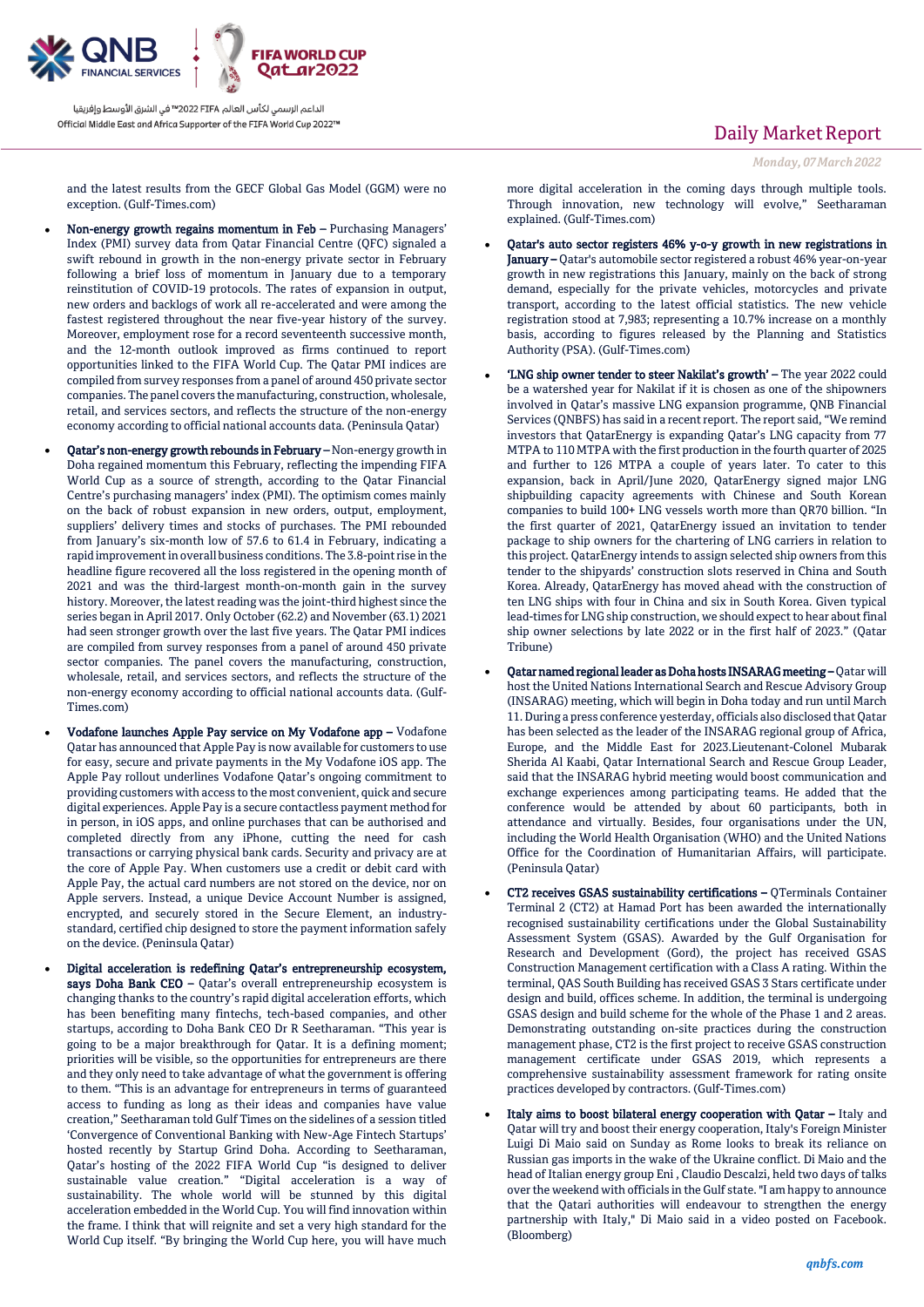

### *International*

- US job growth surge underscores economy's strength as headwinds rise US job growth accelerated in February, pushing the unemployment rate to a two-year low of 3.8% and raising optimism that the economy could withstand mounting headwinds from geopolitical tensions, inflation and tighter monetary policy. The Labor Department's closely watched employment report on Friday also showed the economy created 92,000 more jobs than initially estimated in December and January. It suggested that the labor market was moving past the COVID-19 pandemic and that the economy has weaned itself off government money. Though average hourly earnings were flat last month, that was because of the return of workers in lower-paying industries and a calendar bias. Companies are raising wages to attract scarce workers, which is contributing to higher inflation. Economists said absent Russia's war against Ukraine, which has pushed up prices of oil, wheat and other commodities, the strong employment report would have pressured the Federal Reserve to raise interest rates by half of a percentage point later this month. The survey of establishments showed nonfarm payrolls jumped by 678,000 jobs last month, leaving employment 2.1 million jobs below its pre-pandemic level. Economists expect all the lost jobs will be recouped by the third quarter of this year. (Reuters)
- Eurozone January retail sales rise weaker than expected Eurozone retail sales grew by less than expected in January, Eurostat data showed on Friday, pulled down by weaker sales of fuel and muted spending on food and online, as inflation rose above 5% and curbed consumers' purchasing power. The European Union's statistics office Eurostat said retail sales in the 19 countries sharing the euro rose 0.2% month-on-month for a 7.8% year-on-year increase. Economists polled by Reuters had expected a 1.3% monthly rise and a 9.1% annual gain. Sales of food were flat in January compared to December, while automotive fuel sales fell 1.3%, reining in the overall monthly index. Compared with January 2021, the value of sales of petrol were still 12.7% higher, but online sales were down 6.7% and sales of food, drinks and tobacco were 1.7% lower. As a proxy for consumer demand, the sales data showed large differences across euro zone countries. Sales in Slovenia surged 32.3% year-on-year in January, while in Finland they fell 2.4%. In Belgium, sales were up a miniscule 0.3% year-on-year, while in its neighbour Germany, the euro zone's biggest economy, they jumped by 10.3%. (Reuters)
- Germany to spend \$220 billion for industrial transformation by 2026 Germany has earmarked 200 billion euros (\$220 billion) to fund industrial transformation between now and 2026, including climate protection, hydrogen technology and expansion of the electric vehicle charging network, its finance minister said. "200 billion euros in funding for the transformation of the economy, society and the state," Christian Lindner told public broadcaster ARD on Sunday, adding that this also included the removal of renewable energy levies. Lindner's comments come as Germany is intensifying efforts to cut reliance on Russian gas by boosting infrastructure to import liquefied natural gas (LNG) and possibly relying more on coal-fired power plants. At the same time, Germany is planning to boost investment in renewables for energy production. In comments to Reuters, economy minister Robert Habeck said that agreeing on funds to boost the transition of Europe's largest economy was a great success. "More urgently than ever, we need to invest in our energy sovereignty. And I am glad that we as members of the coalition are pulling in the same direction. Now we must make every effort to become more independent and climate-neutral." (Reuters)
- China plans 7.1% defence spending rise this year, outpacing GDP target China will spend 7.1% more on defence this year, outpacing last year's hike and the government's modest economic growth forecast as Premier Li Keqiang seeks to safeguard the country's sovereignty, security and development interests. Li pledged to enhance military training and combat readiness for the People's Liberation Army, which is developing an array of weapons from stealth fighters to aircraft carriers. The spending figure, set at 1.45 trillion yuan (\$229.47 billion) in the national budget released on Saturday, is closely watched by China's neighbors and in Washington as a barometer of how aggressively the country will beef up its military. This year's 7.1% hike marks the seventh consecutive single-digit increase, but is the fastest pace since the 7.5% proposed for

## Daily Market Report

#### *Monday, 07March2022*

2019. It also comes in above targeted slower economic growth of around 5.5% amid domestic headwinds for the world's second largest economy, including a downturn in the country's vast real estate sector and lackluster consumption. China is nervous about challenges on several fronts, ranging from Chinese-claimed Taiwan to U.S. naval and air missions in the disputed South China Sea near Chinese-occupied islands and a festering border dispute with India. Li, in his state-of-the-nation address to the largely rubber-stamp legislature, said this year the government would move faster to modernize the military's logistics and asset management systems, and build a modern weaponry and equipment management system. (Reuters)

### *Regional*

- Joint strategic cooperation among STC Group, Etisalat, Zain, Batelco, du and Omantel to enhance sustainability's regional agenda – STC Group, e& formerly known as Etisalat Group, Zain Group, Batelco, du, and Omantel signed an MOU at the Mobile World Congress 2022, aiming to accelerate and tighten cooperation to preserve and protect the environment and enhance climate change challenges as well as reduce the carbon footprint through operations. This memorandum comes within the cooperation of major telecom operators in the Gulf Cooperation Council Countries to improve the ICT industry and activate their roles in facing environmental challenges, focusing on climate change and advancing the regional sustainability agenda. The MOU aims to accelerate cooperation on climate change and highlight the importance of collaboration to preserve and protect the environment as well as to maintain a sustainable economy. The actions involved include a better understanding of the carbon footprint across operations. The memorandum also seeks to strengthen work across strategic partners and policy makers around necessary measures that contribute to avoiding the climate crisis and achieving sustainable growth. (Bloomberg)
- Saudi imports from GCC region hit SAR 5.83bn in December 2021 Saudi Arabia's imports from the GCC countries reached SAR5.83bn, a surge of 40% year-on-year (YoY) in December 2021, according to a recent report of the General Authority for Statistics (GASTAT). The UAE accounted for 61%, or SAR3.53bn of total Saudi imports, a rise of 12% YoY. When compared to November, the Kingdom's imports from GCC grew by 12%, or SAR 609.8mn. (Bloomberg)
- Saudi Arabia reveals plans for world's first non-profit city The Mohammed bin Salman Foundation, also known as Misk, has revealed details of the masterplan for a non-profit city project in Saudi Arabia, the first of its kind in the world. Aerial photos illustrate the boundaries of Prince Mohammed Bin Salman Nonprofit City which will occupy an area of approximately 3.4 square kilometers in western Riyadh. The area, allocated by the Saudi Crown Prince, has been developed financially under his patronage since the early days of its inception, a statement said. Commercial areas in the project are estimated to cover more than 306,000 sq m, with an estimated workforce to reach approximately 20,000. Around 99,000 sq m have been allocated for retail, entertainment and food and beverage outlets. The masterplan also includes residential areas with 500 villas and townhouses, as well as 6,000 apartments. (Bloomberg)
- Saudi Arabia, Jordan eye trade relations over \$1bn with new agreement A bilateral agreement which could be worth over \$1bn has been signed by business leaders from the Saudi Arabian city of Makkah and Jordan's Amman. A memorandum of understanding was agreed between the Makkah Chamber of Commerce and Industry and its Amman counterpart which will focus on developing bilateral economic relations between the two cities. The deal was signed during a Jordanian industrial delegation's visit to the MCCI, headed up by the Jordanian Minister of Industry, Trade and Supply Yousef Mahmoud Al-Shamali and the Chairman of Amman Chamber of Industry, Fathi Jaghbir. "There is a need to strengthen these relations to rise above \$1bn, especially since Amman is proud of Saudi products, and Saudi investments are the most important in Jordan," said Al-Shamali. The deal holds considerable significance as trade exchange between Saudi Arabia and Jordan was still "below expectation" despite common interests, pointed out Jaghbir. "Saudi Arabia is the secondlargest commercial partner for Jordan," he added. (Zawya)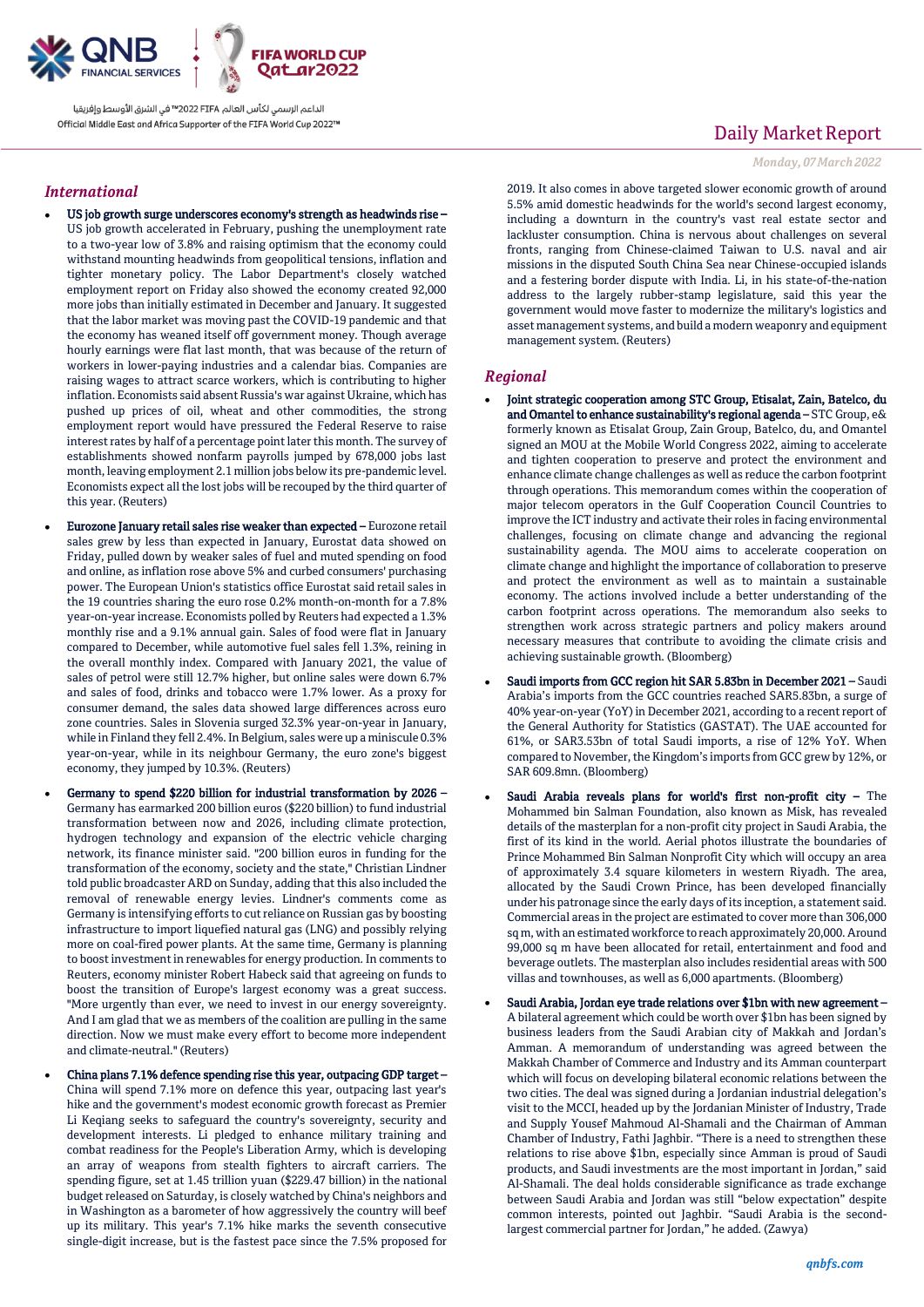

- Saudi Tadawul posts 17.4% jump in 2021 profit amid buoyant market Saudi Tadawul Group, the bourse's owner and operator, posted a 17.4% rise in full-year net profit in 2021, fueled by the strong performance of the Saudi capital market last year. Tadawul, which listed in December last year, reported a net profit of SR587.7mn (\$156.64mn) for the period ended December, up from SR500.52mn a year earlier. Operating revenue increased by 8.01% from a year earlier driven by solid growth in trading services, post trade services, and listing fees, Tadawul said. Saudi Arabia has witnessed a surge of IPOs since it listed oil giant Saudi Aramco in a record \$29.4bn listing in 2019. The benchmark index (.TASI) gained nearly 30% in 2021 and is up 13% YTD. Khalid Al-Hussan, Chief Executive of Saudi Tadawul Group said in a statement new listings helped boost average daily traded value by 7.5% in 2021. There were a record 15 IPOs in 2021 bringing the total issuers on the Saudi Exchange to 210 at the end of December - nine on main market and six on parallel market NOMU. In December Tadawul said it had received 50 applications for IPOs this year and was considering whether to allow blank-cheque companies, known as SPACs, to list.(Reuters)
- S&P Global: UAE banking sector on path to recovery Further deterioration of UAE banks' asset-quality indicators will remain contained as the economy improves and corporate activity recovers, said S&P Global Ratings in a new report. "We expect part of the deterioration will come from deferred exposures once the central bank (CBUAE) lifts support measures and companies in still vulnerable sectors are reclassified," added the UAE Banking Sector 2022 Outlook. The UAE's economic activity will accelerate in 2022 due to higher oil prices, supportive government policies, and normalizing non-oil activity. Corporates are recovering gradually as economic activity normalizes and the oil price recovers, but sectors such as aviation and hospitality remain vulnerable. The rise in Dubai real estate prices may slow down because the structural oversupply of residential property could challenge the market over the long term, the report said. The UAE banking sector should benefit from expected interest rate hikes, assuming banks adopt a pragmatic approach for borrowers by not reflecting the rate increase systematically if it could dip borrowers to default. – Stable and strong capital buffers, good funding profiles, and expected government support should continue to support banks' creditworthiness in 2022. "We expect the impact of the Russia-Ukraine conflict on the UAE banking system to be limited for now," S&P Global Ratings said in the report. (Zawya)
- The UAE economy strengthens its leadership with the strength of its vital sectors – The UAE has proven the strength of its economy and the leadership of its various vital sectors regionally, as the UAE came at the forefront of the first Forbes Middle East list in "The Most Powerful Travel and Tourism Leaders in the Middle East", as it hosts 24 business leaders among 50 regional travel and tourism pioneers, and His Highness Sheikh Ahmed Bin Saeed Al Maktoum, Chairman of the Dubai Civil Aviation Authority, and Chairman and Chief Executive of the Emirates Airline Group. In the real estate sector, a recent report revealed that the UAE contributed 33.4%, or the equivalent of 169 billion dirhams, of the total real estate transactions in the GCC countries in 2021. The report, issued yesterday by Kuwait's Kamco Invest, stated that the average value of each real estate transaction last year witnessed a 21.6% increase in Dubai, stressing that the attractiveness of prices in Dubai contributed to the increase in investors' appetite for the projects under construction that developers are offering. (Bloomberg)
- IMF: UAE banks have maintained high solvency despite the pandemic The International Monetary Fund (IMF) confirmed the strength of the solvency and capitalization of the banking sector in the UAE, which helped it to safely overcome the consequences of the pandemic. The Fund pointed out that the holdings of Gulf banks of government securities as a percentage of their total assets increased during 2020. The ratio of holdings to total assets during the period from 2015 to 2019 ranged from 5 to 14% in the UAE, Bahrain, Kuwait and Saudi Arabia, and more than 20 % in Qatar. The fund said that the average lending by UAE banks to the government increased from 8.5% to 10% of total assets during the period from 2015 to the end of 2020, and the same percentage in Oman, up from 6%, while it rose from 12 to 17% in Saudi Arabia and from 15 to 17% in Bahrain, while it decreased from 5 to 2% in Kuwait and from 20 to 17% in Qatar. (Bloomberg)

## Daily Market Report

*Monday, 07March2022*

- The UAE acquires AED169bn in real estate deals in the Gulf A recent economic report revealed that the UAE (Dubai and Abu Dhabi) contributed 33.4%, or the equivalent of \$46bn (AED169bn) to the total real estate transactions in the Gulf Cooperation Council countries in the past year 2021. The report, issued yesterday by Kuwaiti Kamco Invest, added that the value of real estate deals in the GCC countries combined amounted to \$137.4bn (AED505bn) last year 2021, exceeding 2020 levels of \$90.5bn, and about \$96.5bn in 2019. The number of transactions last year reached 663,323 compared to 570,080 deals in 2020, and the increase in real estate transaction activity on an annual basis is largely due to seizing excellent buying opportunities, and to mortgage investors who were keen to obtain low rates for mortgage operations. (Bloomberg)
- UAE private jet companies see bookings surge for day trips to Qatar's FIFA World Cup – Private jet companies across the UAE are seeing a surge in bookings for day trips to Qatar for the FIFA World Cup as football fans turn to luxury charters amid rising commercial flight prices. Dubaiheadquartered Jetex, which bills itself as a "global leader in executive aviation," said it began receiving enquiries in November from fans looking to charter a private jet, which costs \$10,000 an hour to hire. A flight from Dubai or Abu Dhabi to Doha takes a litter over one hour. About 1.5mn visitors are expected for the month-long tournament. But with only 130,000 or so rooms provided by hotels, cruise liners anchored off Doha and desert campsites, the wider GCC will be appealing alternative destinations for fans who will make the day trip for matches. (Bloomberg)
- Israel Electric, UAE's Energroup to partner on hydrogen generation State-owned Israel Electric Corp (IEC) (ISECO.UL) and UAE-based sustainable investment firm Energroup signed a preliminary deal to develop blue and green hydrogen generation in Israel, the companies said on Sunday. No financial details were disclosed. Under the agreement, the groups will collaborate on the sourcing, development, implementation and operation of green and blue hydrogen projects. Israel and the UAE normalized relations in 2020 and that has led to a economic cooperation between the two countries. (Reuters)
- Kuwait Times: Zain Group enters strategic cooperation with GCC operators to address environmental challenges – Zain Group signed a MOU at the Mobile World Congress 2022 in Barcelona along with STC Group, e& formerly known as Etisalat Group, Batelco, du, and Omantel, aiming to accelerate and tighten cooperation to preserve and protect the environment and enhance climate change challenges as well as reduce the carbon footprint through operations. This memorandum comes within the cooperation of major telecom operators in the Gulf Cooperation Council Countries to improve the ICT industry and activate their roles in facing environmental challenges, focusing on climate change and advancing the regional sustainability agenda. The MOU aims to accelerate cooperation on climate change and highlight the importance of collaboration to preserve and protect the environment as well as to maintain a sustainable economy. The actions involved include a better understanding of the carbon footprint across operations. The memorandum also seeks to strengthen work across strategic partners and policy makers around necessary measures that contribute to avoiding the climate crisis and achieving sustainable growth. (Bloomberg)
- Kuwait's economy set for 5.3% growth on high oil prices Kuwait's economy is set to grow by 5.3% in 2022, followed by a 3% growth the next year, according to a report by World Bank. Oil continued its rally through February and reached multi year highs on the back of rising geo-political tensions surrounding Russia and Ukraine and supply constraints against strong recovery in demand. Russia, a key member of OPEC+, produces 10% of the global oil and supplies 40% of Europe's Gas. Kuwait Financial Centre 'Markaz' in its latest Monthly Market Review report for February said owing to the ongoing tensions, the CBOE VIX index has shot to 37.5 points, near to its 52-week high. A steep rise in volatility had major equity indices end the month in red, with MSCI World and S&P 500 equity indices decreasing 2.7% and 3.1% respectively, it stated. (Bloomberg)
- *qnbfs.com* Industry Minister: US Trade Zone adds to Bahrain's ambition to be regional investment hub – The Minister of Industry, Commerce and Tourism Zayed bin Rashid Al Zayani headed the Bahraini delegation to the U.S. Bahrain Business Forum, organised by the US Chamber of Commerce, in Washington D.C. The forum was held during the visit of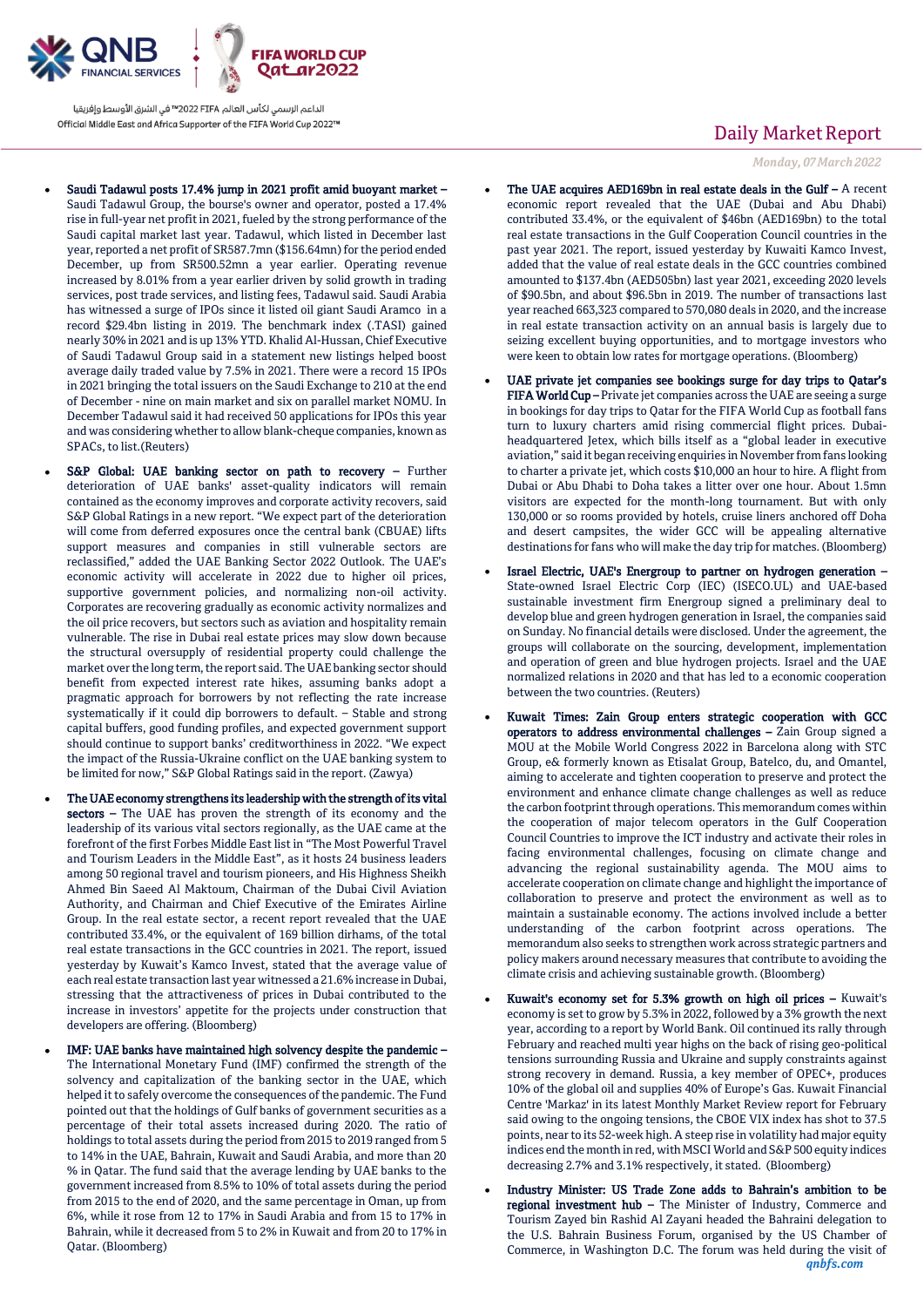

# Daily Market Report

*Monday, 07March2022*

HRH the Crown Prince and Prime Minister, Prince Salman bin Hamad Al Khalifa, to the US. The event was attended by the US Deputy Secretary of Commerce, Don Graves, the Senior Vice President of Middle East Affairs and International Development at the U.S. Chamber of Commerce, Khush Choksy, and the US ambassador to Bahrain Steven Body, as well as other senior officials. During the meeting, Al Zayani affirmed that longstanding Bahrain-US relations continue to create new opportunities for greater collaboration between the two nations. He highlighted that one of the key products of this cooperation is the recent establishment of a US Trade Zone (USTZ) in Bahrain, providing ease of access to the Kingdom's and GCC markets. (Bloomberg)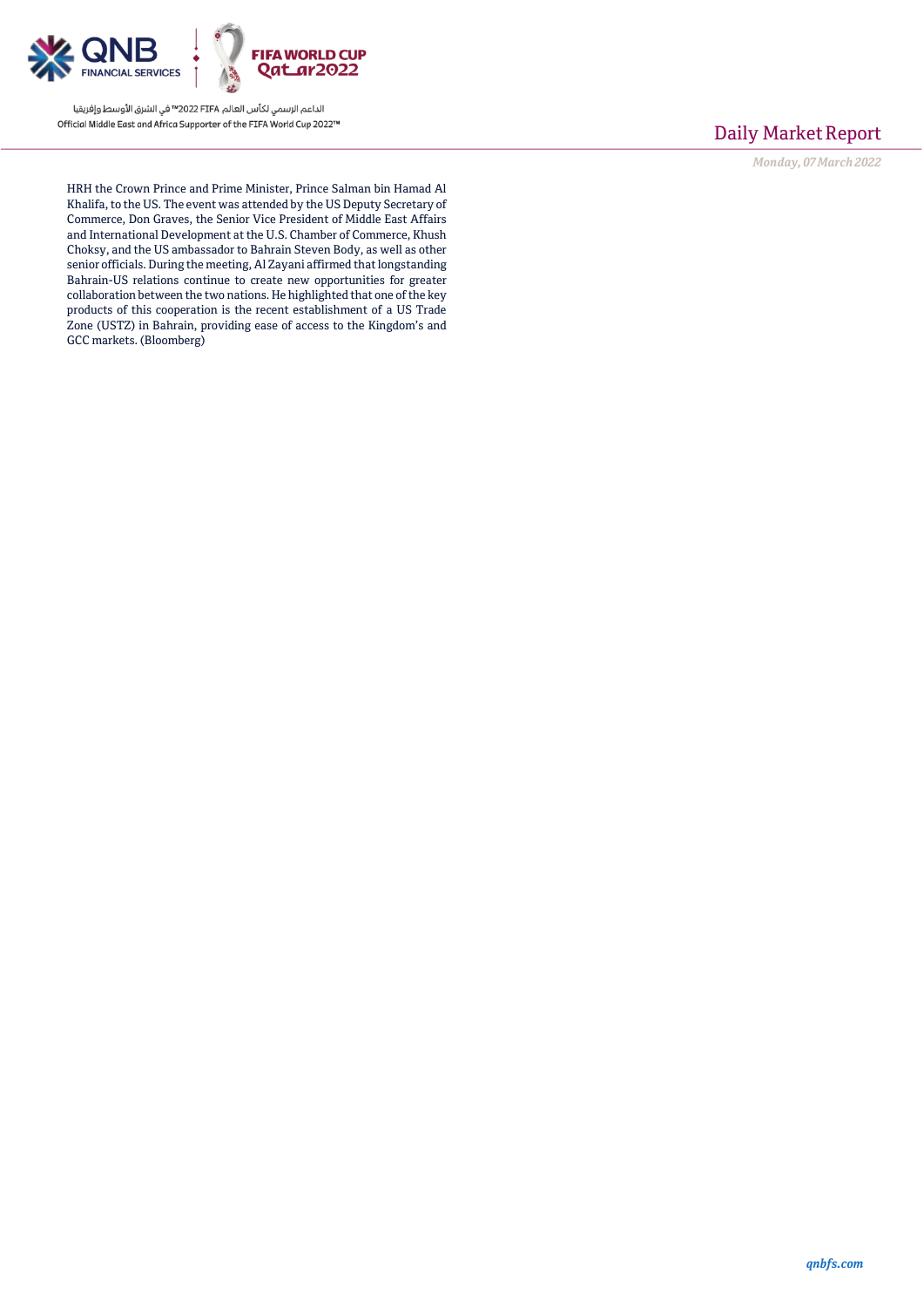

# Daily Market Report

*Monday, 07March2022*

### *Rebased Performance*



*Source: Bloomberg*





*Source: Bloomberg*

| <b>Asset/Currency Performance</b>    | Close (\$) | 1D%   | WTD%  | YTD%  |  |  |  |
|--------------------------------------|------------|-------|-------|-------|--|--|--|
| Gold/Ounce                           | 1,970.70   | 1.8   | 4.3   | 7.7   |  |  |  |
| Silver/Ounce                         | 25.70      | 2.1   | 5.9   | 10.3  |  |  |  |
| Crude Oil (Brent)/Barrel (FM Future) | 118.11     | 6.9   | 20.6  | 51.9  |  |  |  |
| Crude Oil (WTI)/Barrel (FM Future)   | 115.68     | 7.4   | 26.3  | 53.8  |  |  |  |
| Natural Gas (Henry Hub)/MMBtu        | 4.74       | 3.5   | 4.4   | 29.5  |  |  |  |
| LPG Propane (Arab Gulf)/Ton          | 162.75     | 5.9   | 16.3  | 45.0  |  |  |  |
| LPG Butane (Arab Gulf)/Ton           | 190.25     | 10.8  | 24.8  | 36.6  |  |  |  |
| Euro                                 | 1.09       | (1.2) | (3.0) | (3.9) |  |  |  |
| Yen                                  | 114.82     | (0.6) | (0.6) | (0.2) |  |  |  |
| GBP                                  | 1.32       | (0.9) | (1.3) | (2.2) |  |  |  |
| CHF                                  | 1.09       | 0.1   | 1.0   | (0.5) |  |  |  |
| AUD                                  | 0.74       | 0.6   | 2.0   | 1.5   |  |  |  |
| <b>USD Index</b>                     | 98.65      | 0.9   | 2.1   | 3.1   |  |  |  |
| <b>RUB</b>                           | 120.14     | 10.3  | 44.8  | 60.9  |  |  |  |
| <b>BRL</b>                           | 0.20       | (0.6) | 2.0   | 10.0  |  |  |  |
| Source: Bloomberg                    |            |       |       |       |  |  |  |

*Source: Bloomberg*

| <b>Global Indices Performance</b> | Close      | 1D%*  | WTD%*  | YTD%*  |
|-----------------------------------|------------|-------|--------|--------|
| <b>MSCI</b> World Index           | 2,896.52   | (1.6) | (2.8)  | (10.4) |
| DJ Industrial                     | 33,614.80  | (0.5) | (1.3)  | (7.5)  |
| S&P 500                           | 4,328.87   | (0.8) | (1.3)  | (9.2)  |
| NASDAQ 100                        | 13,313.44  | (1.7) | (2.8)  | (14.9) |
| STOXX 600                         | 421.78     | (4.7) | (9.6)  | (17.0) |
| <b>DAX</b>                        | 13,094.54  | (5.5) | (12.6) | (20.4) |
| <b>FTSE 100</b>                   | 6,987.14   | (4.2) | (7.8)  | (7.5)  |
| <b>CAC 40</b>                     | 6,061.66   | (6.0) | (12.7) | (18.7) |
| Nikkei                            | 25,985.47  | (1.6) | (1.0)  | (9.4)  |
| <b>MSCI EM</b>                    | 1,144.91   | (2.4) | (2.3)  | (7.1)  |
| <b>SHANGHAI SE Composite</b>      | 3,447.65   | (0.9) | (0.1)  | (4.7)  |
| <b>HANG SENG</b>                  | 21,905.29  | (2.5) | (3.9)  | (6.6)  |
| <b>BSE SENSEX</b>                 | 54,333.81  | (2.0) | (4.4)  | (9.0)  |
| Bovespa                           | 114,473.80 | (1.0) | 3.3    | 19.9   |
| <b>RTS</b>                        | 936.94     | 0.0   | 0.0    | (41.3) |

*Source: Bloomberg (\*\$ adjusted returns)*